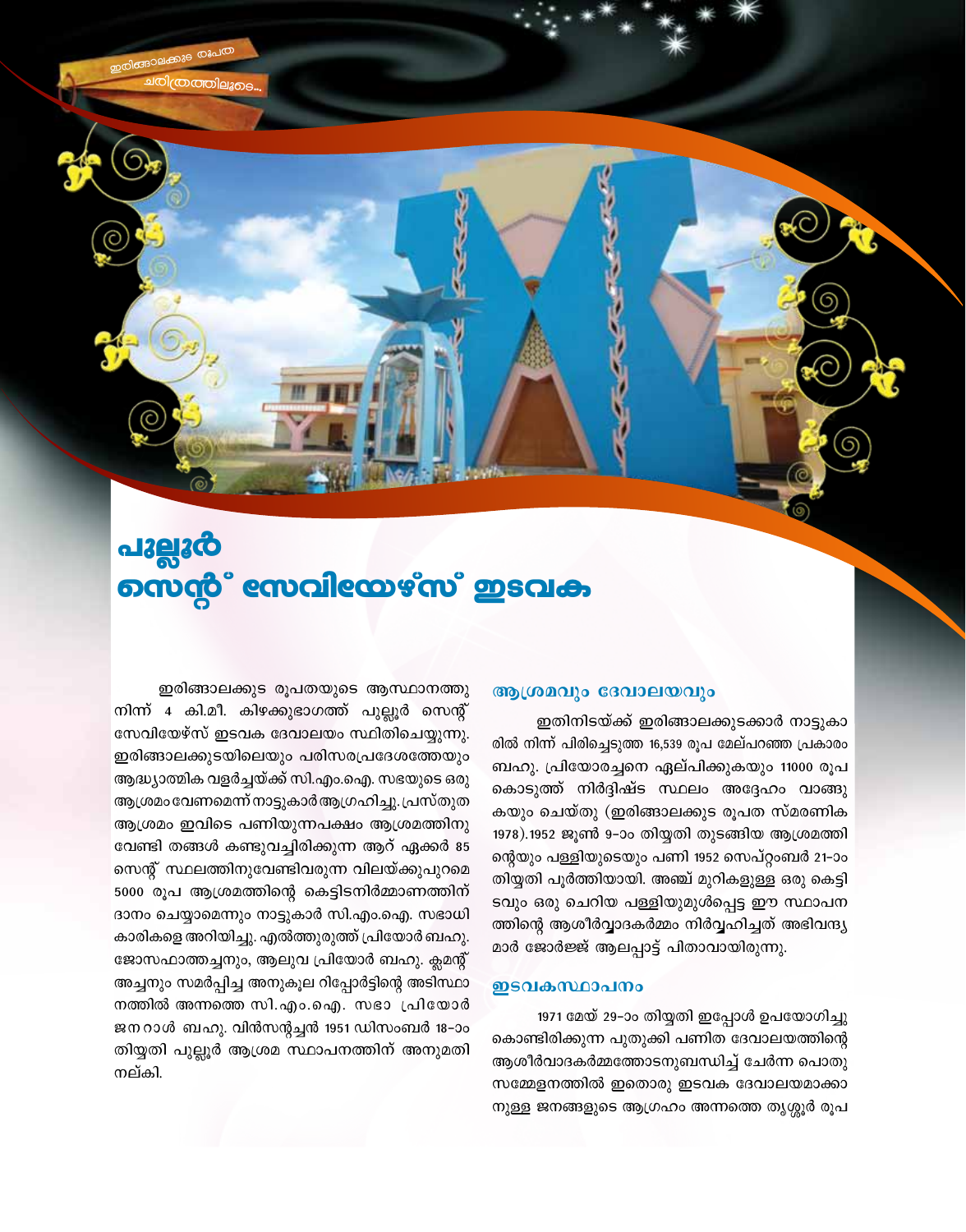

എസ്.എച്ച്. നേഴ്സിങ്ങ് സ്ക്കൂൾ



കാരുണ്വ കോൺവെന്റ് & റീ-ഹാബിലിറ്റേഷൻ സെന്റർ



വിയാനി ഭവൻ

# സെന്റ് ജോസഫ്സ് ബോയ്സ് ഹോം

നിർദ്ധനരും, നിരാലംബരുമായ ആൺകുട്ടി കൾക്കുവേണ്ടി 1958 ജനുവരി 1-ാം തിയ്യതി ആശ്രമ ത്തോടനുബന്ധിച്ച് സി.എം.ഐ. സഭ സ്ഥാപിച്ചതാണ് സെന്റ് ജോസഫ്സ് ബോയ്സ് ഹോം. ഈ സ്ഥാപ നത്തിൽ ഇന്ന് 120 കുട്ടികൾ അന്തേവാസികളായി പഠനം നടത്തുന്നു.



സെന്റ് ജോസഫ്സ് ബോയ്സ് ഹോം



സെന്റ് സേവിയേഴ്സ് ആശ്രമം

തയുടെ അഭിവന്ദ്യ മാർ ജോസഫ് കുണ്ടുകുളം പിതാ വിന്റെ മുമ്പിൽ അവതരിപ്പിച്ചു. തുടർന്ന് 1975-ൽ അന്നത്തെ സുപ്പീരിയറായിരുന്ന റവ. ഫാ. ജോസ് കല്ലേലിയുടെ നേതൃത്വത്തിൽ ഇടവക രുപീകരണ പ്രവർത്തനമാരംഭിച്ചു. പിന്നീട് 1977 നവംബർ 23–ാം തിയ്യതി ഇടവക പ്രഖ്യാപനം സംബന്ധിച്ച കരാറിൽ മേലധികാരികൾ ഒപ്പുവച്ചു. അങ്ങനെ 1977 ഡിസംബർ 9-ാം തിയ്യതി മുതൽ പുല്ലൂർ ആശ്രമ ദേവാലയത്തെ ഒരിടവക പള്ളിയായി അഭിവന്ദ്യ മാർ ജോസഫ് കുണ്ടുകുളം പിതാവ് പ്രഖ്യാപിച്ചു. പ്രഥമ വികാരി യായി റവ. ഫാ. ജോസ് കല്ലേലിയെയും നിയമിച്ചു. ഇടവകയായ ഉടനെതന്നെ ആശ്രമം ദാനമായി ന ല്കിയ 10 സെന്റ് സ്ഥലത്ത് സെമിത്തേരിയുടെ പണി പൂർത്തിയാക്കി.

### സേക്രഡ് ഹാർട്ട് ആശുപത്രി



സേക്രഡ് ഹാർട്ട് ഹോസ്പിറ്റൽ

1967-ൽ ബഹു. സമരിറ്റൻ സിസ്റ്റേഴ്സ് ആരം ഭിച്ച സേക്രഡ് ഹാർട്ട് കോൺവെന്റിന്റെ കീഴിൽ നടത്തുന്ന ആശുപത്രിയാണിത്. 1967-ൽ ആരം ഭിച്ച ഈ ആശുപത്രിയോടനുബന്ധിച്ച് ഗവണ്മെന്റ് അംഗീകാരത്തോടുകൂടി ഒരു നഴ്സിങ്ങ് സ്ക്കുളും മാതൃകാപരമായി നടത്തിവരുന്നു. 2005-ൽ കാരുണ്യ കോൺവെന്റ് & റീ-ഹാബിലിറ്റേഷൻ സെന്റർ സ്ഥാപിച്ചു. 2007-ൽ ആതുരശുശ്രൂഷാകേന്ദ്രമായ വിയാനി ഭവൻ പ്രവർത്തനം തുടങ്ങി.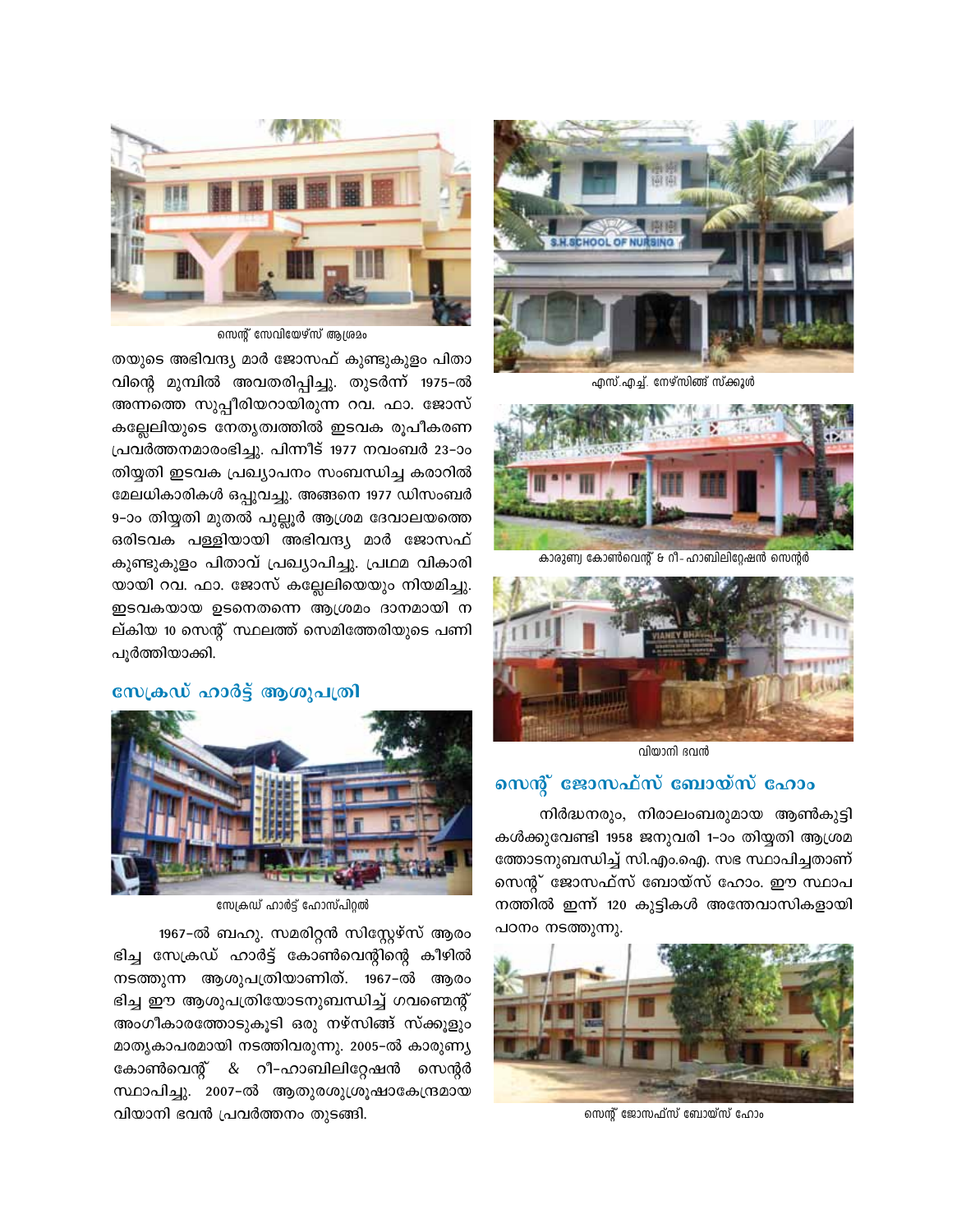

ആൾ സെയിന്റ്സ് കോൺവെന്റ് & പ്രസ്സ് കർമ്മലോദയ സി.എം.സി. കോൺവെന്റ് – തൊമ്മാന

1991 ജനുവരി 13-ാം തിയ്യതി സ്ഥാപിതമായ ഈ കർമ്മലീത്താമഠം വാർദ്ധാ ആസ്ഥാനമായുള്ള കർമ്മലോദയ പ്രോവിൻസിന്റെ കീഴിലാണ്. മിഷ നറി സിസ്റ്റേഴ്സിന് അവധിക്കാലത്തെ വിശ്രമകേന്ദ്ര മായും മിഷനിലേയ്ക്ക് ദൈവവിളിയുള്ള യുവതി കൾക്ക് രൂപീകരണം നല്കുന്നതിനും ഈ നാട്ടിലെ പ്രായപൂർത്തിയായ പെൺകുട്ടികൾക്കുള്ള ജീവിത മാർഗ്ഗദർശനകേന്ദ്രമായും പ്രവർത്തിക്കുന്നു.



കർമലോദയ സി.എം.സി. കോൺവെന്റ്

സെന്റ് ആന്റണീസ് &

വ്വാകുലമാത, പുല്ലൂർ

### കപ്പേളകൾ

പുല്ലൂർ, കച്ചേരിപ്പടി ജംഗ്ഷനിൽ അത്ഭുതപ്ര വർത്തകയായ വേളാങ്കണ്ണി മാതാവിന്റെ നാമധേയത്തി ലുള്ള കപ്പേളയിൽ എല്ലാ മാസാദ്യ ശനിയാഴ്ചകളിൽ നൊവേനയും സെപ്തംബർ മാസത്തിൽ തിരുനാളും ആഘോഷിക്കുന്നു.

പുല്ലൂർ ജംഗ്ഷനിൽ വി. അന്തോണീസിന്റെയും വ്യാകുലമാതാവിന്റെയും നാമധേയത്തിലുള്ള കപ്പേള

# സെന്റ് ജോസഫ്സ് പ്രസ്സ്

വാഴ്ത്തപ്പെട്ട ചാവറയച്ചനിൽ നിന്ന് അരൂപി സ്ഥീകരിച്ച് 1960 ആഗസ്റ്റ് 20–ാം തിയ്യതി ഒരു പ്രസ്സ് തുടങ്ങുന്നതിന് ആശ്രമാംഗങ്ങൾ തീരുമാ ഇപ്പോൾ കാലോചിതമായി ഓഫ്സെറ്റ് നിച്ചു. പ്രസ്സാക്കി നല്ല നിലയിൽ പ്രവർത്തിക്കുന്നു.

### സെന്റ് സേവിയേഴ്സ് ഐ.ടി.സി.

സാങ്കേതിക വിദൃയിൽ, യുവജനങ്ങൾക്ക് പരിശീലനം നല്കുവാൻവേണ്ടി 1979 സെപ്തംബർ 27-ാം തിയ്യതി പ്രവർത്തനമാരംഭിച്ചതാണ് ഈ ഐ.ടി. സി. ഉന്നത നിലവാരം പുലർത്തുന്ന വിവിധ ട്രേഡുക ളോടെ മുന്നേറുന്നു.



സെന്റ് സേവിയേഴ്സ് ഐ.ടി.സി.

# സെന്റ് സേവിയേഴ്സ് സ്റ്റീൽ ഇൻഡസ്ട്രീസ്

വ്യവസായരംഗത്ത് ചെറുകിട യുവജന ങ്ങൾക്ക് തൊഴിലവസരങ്ങൾ സൃഷ്ടിക്കുന്ന ഈ സ്ഥാപനം ഐ.ടി.സി.യുടെ ഒരു വിഭാഗമായി പ്രവർത്തിക്കുന്നു. ആധുനിക രീതിയിലുള്ള എൻജി നീയറിങ്ങ് ജോലികൾ വളരെ വിദഗ്ദ്ധമായി ഇവിടെ ചെയ്തുകൊടുക്കുന്നു.

### ചികിത്സാകേന്ദ്രം

1977 മുതൽ ഏതുസമയത്തും സംലഭ്യമാകുന്ന റവ. ബ്രദർ ആന്റണി ഇഞ്ചയ്ക്കലിന്റെ ആതുരസേ വനം പ്രത്യേകിച്ച് വിഷചികിത്സ അനേകായിരങ്ങൾക്ക് സൗഖ്യം നല്കാൻ ഇടവരുത്തിയിട്ടുണ്ട്.

# ആൾ സെയിന്റ് സ് കോൺവെന്റ്

സമൂഹത്തിലെ മന്ദബുദ്ധികളും, വികലാം ഗരും, മൂകരുമായ സഹോദരങ്ങൾക്ക് ആശ്രയ വും, അഭയവും, സ്നേഹവും നല്കി വളർത്താൻ സി.എം.സി. സന്യാസസഭ 1981 ൽ പുല്ലൂരിൽ സ്ഥാ പിച്ചതാണ് ഈ കോൺവെന്റ്. ഇതിന്റെ കീഴിൽ 1985 മുതൽ നല്ലൊരു പ്രസ് നിലവിലുണ്ട്.